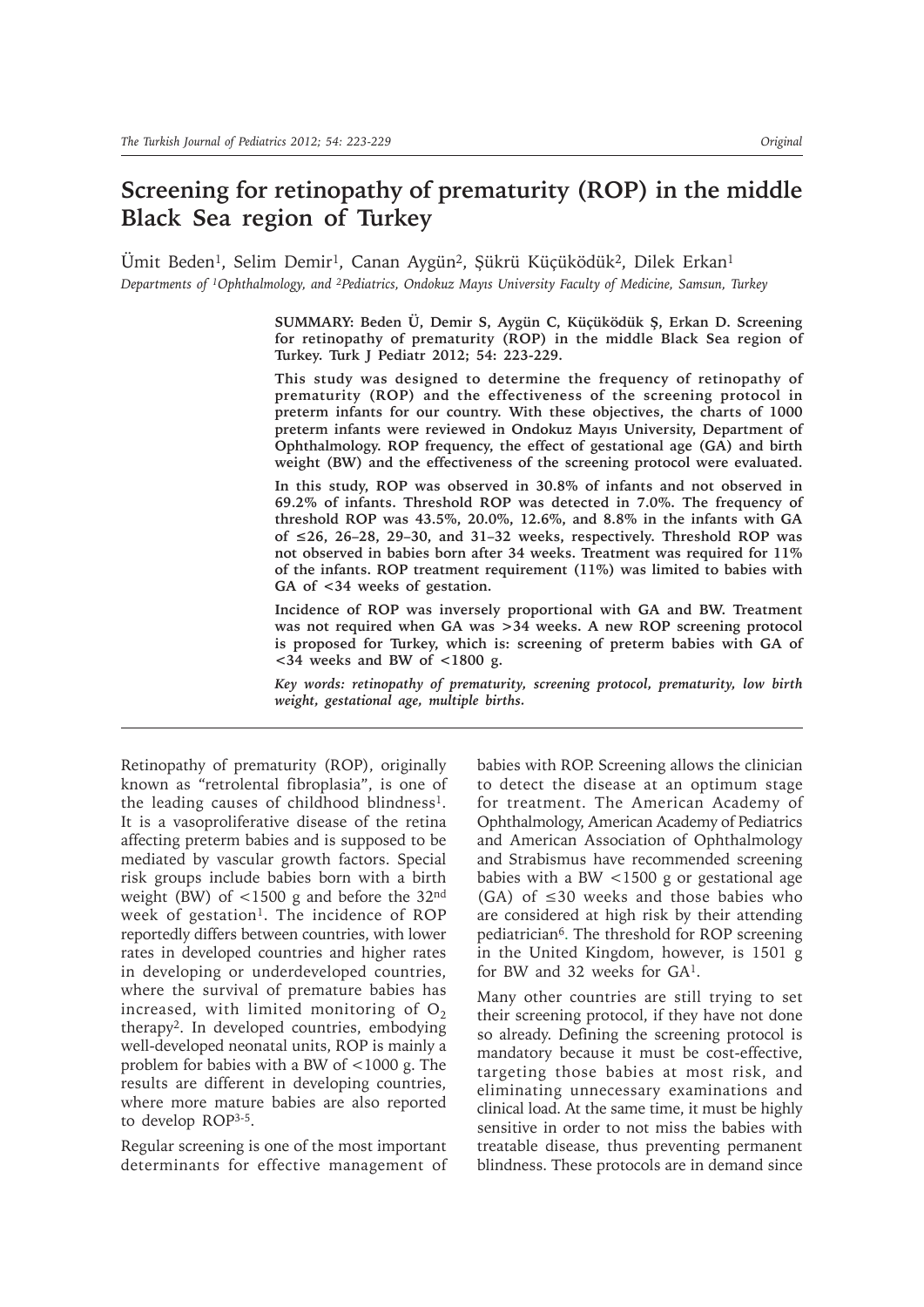the ROP examination requires experienced ophthalmologists, which are reported to be declining in numbers because of timeconsuming, poorly compensated examination methods and high rates of medico-legal suits relating to ROP screening7. As a result, the screening protocol is a kind of utility to achieve a balance between supply and demand for ROP screening. Today, different screening protocols should be considered more seriously for each country not only due to different ROP incidences in different countries, but also due to the fact that ethnicity was also detected recently as a risk factor, in addition to low BW and GA8. In the present study, we intended to assess the results of the ROP screening protocol in a tertiary ophthalmology clinic in Samsun, Turkey between 2003 and 2009.

### **Material and Methods**

This is a retrospective chart review study conducted at Ondokuz Mayıs University, Ophthalmology Department, in accordance with the Helsinki Declaration. The records of 1000 babies who were screened for ROP between September 2003 and September 2009 were reviewed retrospectively. All babies born at or before the 34th gestational week or with a BW of <1800 g were screened. In developing countries, ROP screening may be different from that in developed countries, so we chose this criterion in our clinical practice. In addition, in the babies without these criteria, if the neonatologist decided that the baby was at high risk for ROP due to prolonged oxygen exposure, sepsis, intraventricular hemorrhage, necrotizing enterocolitis, or mechanical ventilation, these babies were also examined for ROP. This protocol is applied as the screening criteria in order to detect as many threshold diseases as possible at the expense of high clinical load.

The parents were informed about ROP disease and the details of the ophthalmologic examination just after the baby arrived to the Neonatal Intensive Care Unit (NICU) and before the discharge of the baby from the NICU, according to the unit protocol by the attending neonatologist. Informed consent was obtained from the parents before the ophthalmological examination for ROP. The mother was told not to feed the baby for at least 60 minutes before pupillary dilatation. Pupillary

dilatation was achieved by cyclopentolate 0.5% and phenylephrine 1%. Following pupillary dilatation, topical proparacaine hydrochloride 0.5% was instilled for a topical anesthesia, and patients were examined using a pediatric eyelid speculum. The anterior segment and pupillary examinations were performed by pen light, and the retinal examination was performed with an indirect ophthalmoscope employing +20 D fundus lens. Scleral depression was performed as necessary to see the peripheral retina. Topical antibiotic drops were applied to both eyes following examination for infection prophylaxis.

The ROP examination included assessment of pupillary dilatation, vitreous clarity, presence of plus disease, ROP stage, ROP location, and extent of the ROP disease. It was classified according to an International Classification of Retinopathy9. Ophthalmological examination results were recorded with respect to location of abnormal vasculature (Zone 1, 2, or 3), extent of the disease (by clock hours), severity (stage  $1, 2, 3, 4, or 5$ ), and presence (or not) of plus disease.

Treatment criteria were set according to revised indications for the treatment of ROP, which were derived from the results of the Early Treatment for Retinopathy of Prematurity Randomized Trial<sup>10</sup>. Based on these criteria, patients with type 1 ROP, defined as Zone 1, any stage ROP with plus disease, Zone 1, stage 3 ROP without plus disease, and Zone 2, stage 2 or 3 ROP with plus disease (to a lesser extent than that defined for threshold disease) were referred for treatment. A wait-and-watch policy was applied for type 2 ROP, defined as Zone 1, stage 1 or 2 ROP without plus disease, or Zone 2, stage 3 ROP without plus disease. Patients were referred for treatment immediately if threshold ROP was diagnosed. When type 1 disease was diagnosed, the patient was referred for treatment unless the parents refused the treatment and insisted on close follow-up for possible spontaneous regression of abnormal retinal vasculature. Prethreshold cases of type 2 ROP were followed with weekly ophthalmological examination if the parents were compliant with follow-up visits. If the parents were not eligible for frequent ophthalmological examination due to financial or accommodation problems, they were referred for treatment immediately.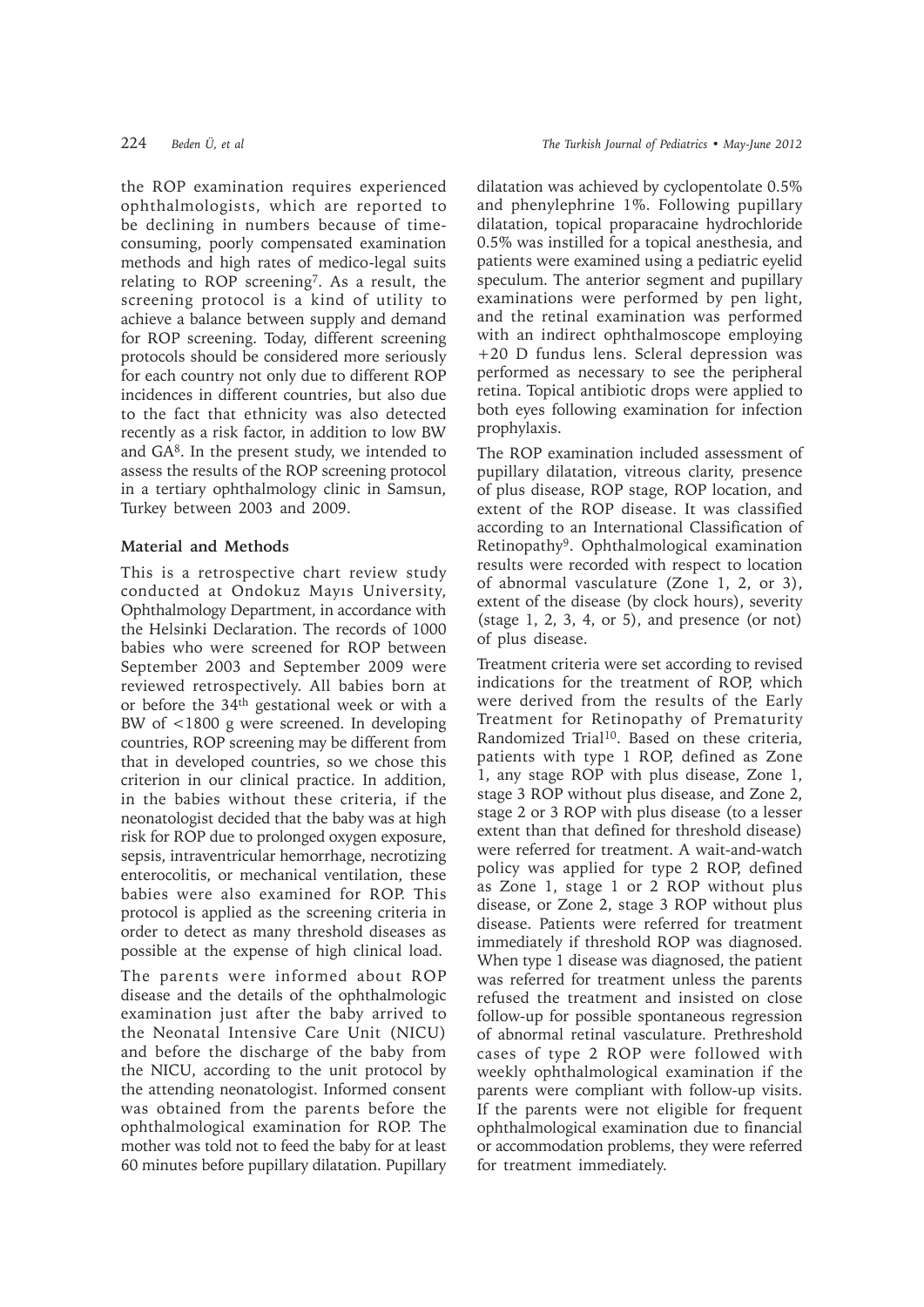|                         |                | urem enuruerencues en Busico interucu in ent study |                |                |                |
|-------------------------|----------------|----------------------------------------------------|----------------|----------------|----------------|
|                         | Singleton      | Twins                                              | Triplets       | Quadruplets    | Total          |
| N                       | 665            | 264                                                | 65             | 6              | 1000           |
| Gestational age (weeks) | $30.6 \pm 2.8$ | $31.0 \pm 2.4$                                     | $31.9 \pm 2.3$ | $29.3 \pm 1.0$ | $30.8 \pm 2.7$ |
| Birth weight (g)        | $1480 \pm 486$ | $1492 \pm 360$                                     | $1810 \pm 360$ | $1101 + 228$   | $1492 \pm 450$ |
| ROP (-) $n$ (%)         | 462 (69.5%)    | 175 (66.3%)                                        | 52 (80.0%)     | 3 $(50.0\%)$   | 692 (69.2%)    |
| ROP $(+)$ n $(\%)$      | 196 (29.5%)    | 89 (33.7%)                                         | 13 (20.0%)     | $3(50.0\%)$    | 308 (30.8%)    |
| Mild ROP $n$ $(\%)$     | 111 (16.7%)    | 46 (17.4%)                                         | $7(10.8\%)$    | $1(16.7\%)$    | 165 (16.5%)    |
| Type 2 n $(\%)$         | 22 (3.3%)      | 7(2.7%)                                            | $1(1.5\%)$     | $0(0\%)$       | 30 (3.0%)      |
| Type 1 n $(\%)$         | 26 (3.9%)      | 16 $(6.1\%)$                                       | $1(1.5\%)$     | $0(0\%)$       | 43 (4.3%)      |
| Threshold ROP $n$ (%)   | 44 (6.6%)      | 20 (7.6%)                                          | 4 $(6.2\%)$    | $2(33.4\%)$    | 70 (7.0%)      |
| Treated cases $n$ (%)   | 68 (10.2%)     | 35 (13.3%)                                         | $5(7.7\%)$     | $2(33.4\%)$    | 110 (11.0%)    |

**Table I.** Clinical Characteristics of Babies Included in the Study

Values are given as average  $\pm$  standard deviation.

The babies were grouped according to their GAs as: <26 weeks, 27–28 weeks, 29–30 weeks, 31–32 weeks, 33–34 weeks, 35–36 weeks, and  $\geq$  37 weeks. Babies were also grouped according to their BW as:  $\leq$ 750 g, 751-1000 g, 1001–1250 g, 1251–1500 g, and >1501 g. Multiple births were also recorded. GAs, BWs, and multiple births of all babies were evaluated. The incidences of mild ROP, type 1 and 2 ROP, and threshold ROP for each group of BW and GA were calculated. Treatment requirement and time of treatment were among the other data assessed. The efficacy of the screening protocol was assessed and a convenient protocol was proposed for our area. Statistical analyses were performed using the SPSS 13.01, Statistical Package Program.

## **Results**

Both eyes of 1000 infants (2000 eyes) were screened during the study period. The mean GA of all babies included in the study was 30.8  $\pm$ 2.7 (24–38) weeks, and the mean BW was  $1492 \pm 450$  g  $(590-3570)$  g).

Of the babies, 665 (66.5%) were singletons, 264 (26.4%) twins, 65 (6.5%) triplets, and 6 (0.6%) quadruplets.

Among the babies screened, 247 (24.7%) were born with GA of  $>32$  weeks, and 76 (7.6%) were born with GA of >34 weeks. Among these 247 babies with GA of >32 weeks, 180 had a BW >1500 g. Moreover, among 76 babies with GA of >34 weeks, 53 had a BW >1800 g.

Retinopathy of prematurity (ROP) was detected in 308 (30.8%) of the babies: threshold ROP

in 70 babies, type 1 ROP in 44 babies, type 2 ROP in 30 babies, and mild ROP in 164 babies. Treatment was required for 110 (11%) infants who were evaluated. Demographic characteristics of all cases and the incidence of ROP are presented in Table I.

Of the 1000 babies screened, 70 (7.0%) had threshold ROP, 44 (4.4%) had type 1 ROP and 30 (3.0%) had type 2 ROP. All the babies with threshold ROP (70 babies), 33 babies with type 1 ROP (75%), and 8 babies with type 2 ROP (26.6%) were referred for treatment. Hence, ROP regressed spontaneously in 11 babies with type 1 ROP (25%) and in 22 babies with type 2 ROP (73.3%). For 33 babies who had type 1 and type 2 ROP that regressed spontaneously, the average GA was  $28.8 \pm 2.2$  (25–35) weeks, and for 41 babies who were referred for treatment for type 1 or type 2 ROP, the average GA was  $28.8 \pm 2.4$  weeks (26-35). The difference was not statistically significant (p>0.05). When ROP regressed spontaneously in type 1 or 2 ROP, regression occurred in  $45.2 \pm 3.1$  (39–55) weeks of post-conception age.

Totally, 11% (110/1000) of babies were referred for treatment. The average GA of babies referred for treatment was  $28.4 \pm 2.6$  (24–34) weeks, and these babies were referred at an average post-conception age of  $36.9 \pm 2.5$  (32–44) weeks (nearly 8 weeks after birth).

Threshold ROP was diagnosed in 7.0% of all cases. The frequency of threshold ROP was 43.5%, 20.0%, 12.6%, and 8.8% in the infants whose GA was  $\leq 26$ , 26–28, 29–30, and 31–32 weeks, respectively.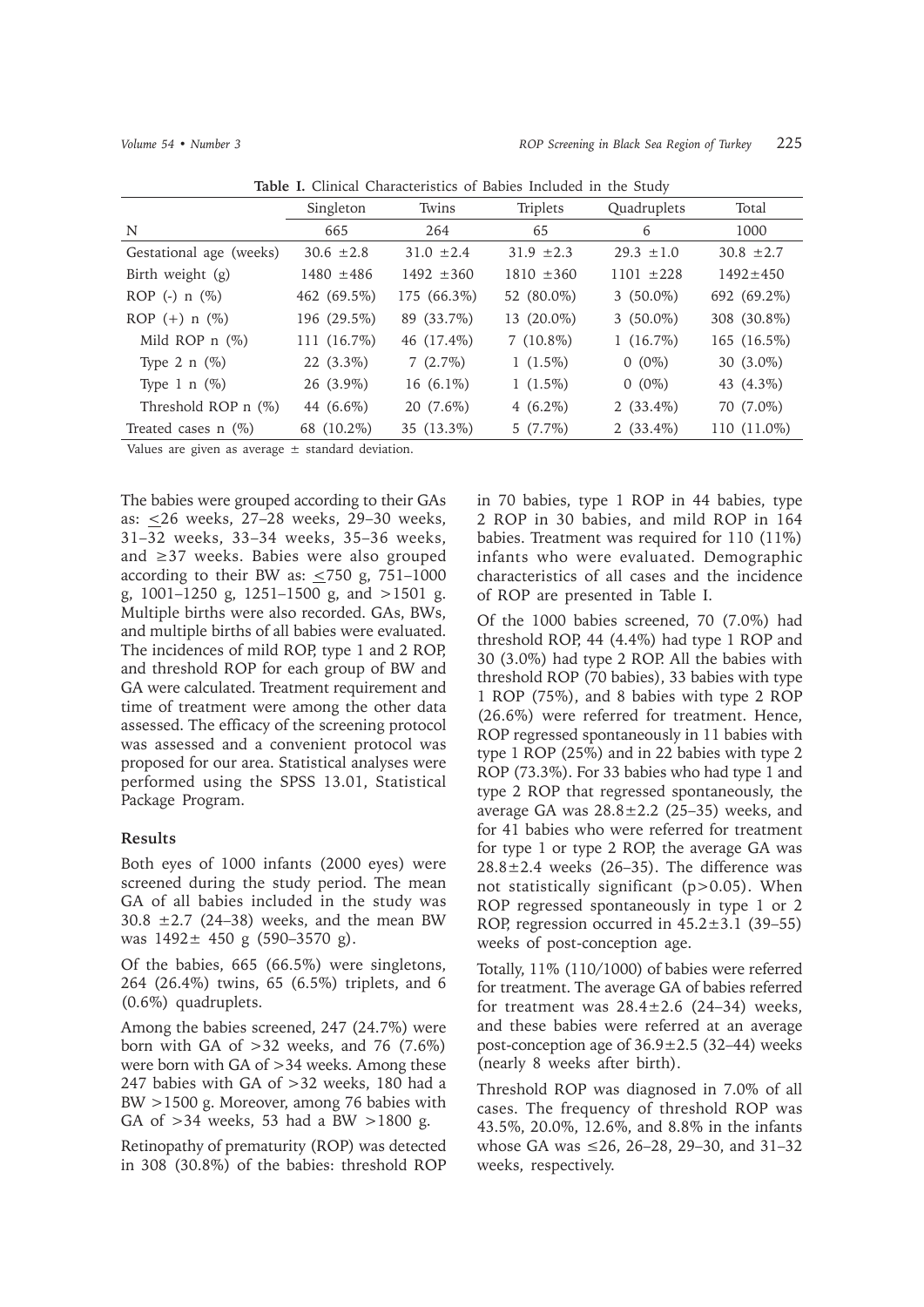

Among the babies with GA >32 weeks and BW >1500 g (n: 180), 21 babies were detected to have ROP (11.7%). Of these babies, 14 had mild ROP, 4 had threshold ROP, and 3 had type 1 ROP. Except for 14 babies with mild ROP, the other babies were referred for treatment (n: 7/180, 3.9%). Of these 7 babies, 6 were born at a GA of 33 weeks and 1 was born at 34 weeks. All these 7 babies referred for treatment had a BW  $>1500$  g, and 3 had a BW >1800 g. When assessed for risk factors, of these 7 babies, 2 had sepsis and 1 had pneumonia. The other 4 babies did not have risk factors for ROP, which means that these 4 babies would have been missed if the screening criteria in the United Kingdom were applied. If the screening threshold was set at 33 weeks for GA, only 1 threshold ROP (with 34 weeks GA) and 9 mild ROP infants would have been missed. No threshold ROP, type 1 or type 2 ROP was observed in babies who were born after 34 weeks. However, 5 of these babies with mild ROP did not need treatment, and showed regression with regular follow-up (with GA of up to 37 weeks).

The frequency of ROP according to GA is shown in Figure 1. As can be seen in the figure, threshold ROP is very frequent in babies born before 26 weeks of GA, and the incidence decreases dramatically with every week of gestation. The frequency of threshold ROP was 80% in babies born at 24 weeks of gestation, whereas it was approximately 30% in babies born at 27 weeks of gestation. The frequency of threshold ROP declined gradually following 27 weeks of gestation, and no case of threshold ROP was observed in babies born after 34 weeks of gestation.

A detailed analysis of ROP according to GA is shown in Table II. Threshold ROP was

diagnosed in 43.5% (27/62) of babies with GA  $\leq$ 26 weeks, 7.6% (70/924) of babies with GA  $\leq$ 34 weeks and in 7% (70/1000) of all cases that were screened during the study period. Of the 1000 babies screened, only 4 with GA >32 weeks were diagnosed as threshold ROP, and 3 were diagnosed as prethreshold type 1 ROP. The average GA of babies that were diagnosed as ROP was  $29.4 \pm 2.7$  (24-37) weeks, while it was  $31.5\pm2.4$  (25-38) weeks in babies without ROP. The difference was statistically significant  $(p<0.001)$ .

The relationship between ROP and BW is presented in Figure 2. Similar to GA, the incidence of ROP was higher in babies with lower BW. The average BW of babies that were diagnosed as ROP was  $1252 \pm 356$  (590–2480) g, while it was  $1595 \pm 447$  (610–3570) g in babies without ROP. The difference was statistically significant  $(p<0.001)$ .

There was no statistically significant correlation or difference between multiple births and the incidence and severity of ROP  $(p>0.05)$ . Quadruplets were not included in the statistical analysis due to the small number of cases.

#### **Discussion**

Retinopathy of prematurity (ROP) is known to develop mainly in babies born at <32 weeks of GA and with BW <1500 g, though babies born later and heavier might also develop ROP with the presence of risk factors<sup>4,5</sup>. That explains why larger preterm babies exposed to long periods of oxygen/mechanical ventilation should also be screened for ROP.

The American Academy of Ophthalmology, American Academy of Pediatrics and American Association of Ophthalmology and Strabismus have recommended screening babies with a BW  $< 1500$  g or GA of  $\leq 30$  weeks and those



Figure 2. The frequency of ROP according to birth weight.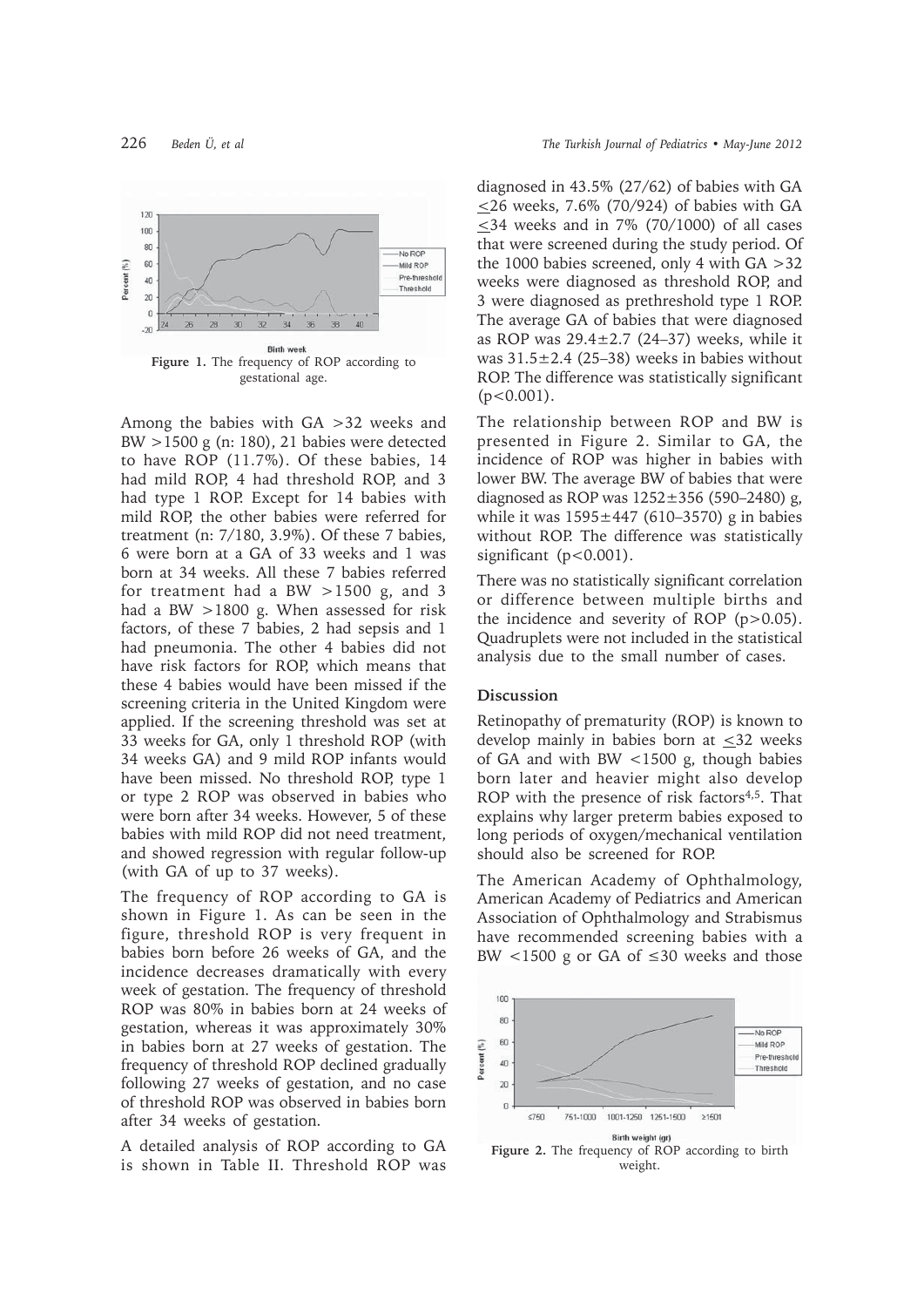|                 |      |                                       | Table II. The Frequency of ROP According to Gestational Age |                      |                              |                         |                         |                         |
|-----------------|------|---------------------------------------|-------------------------------------------------------------|----------------------|------------------------------|-------------------------|-------------------------|-------------------------|
|                 |      | Gestational Age<br>(average $\pm$ SD) | Birth Weight<br>(average + SD)                              | No ROP<br>(n, $\%$ ) | Mild ROP<br>(n, $\%$ )       | Type 2 ROP<br>$(n, \%)$ | Type 1 ROP<br>$(n, \%)$ | Threshold ROP<br>(n, %) |
| Il babies       | 1000 | $30.8 + 2.7$                          | $1492 \pm 450$                                              | 692 (69.2%)          | 165(16.5%)                   | $30(3.0\%)$             | 43 (4.3%)               | 70 (7.0%)               |
| $\leq$ 36 weeks | 982  | $30.7 \pm 2.5$                        | $475 + 429$                                                 | 676 (68.8%)          | $163(16.6\%)$                | $30(3.1\%)$             | 43 (4.4%)               | 70 (7.1%)               |
| $\leq$ 34 weeks | 924  | $30.4 \pm 2.3$                        | $440 + 396$                                                 | 621 (67.2%)          | $160(17.3\%)$                | $30(3.2\%)$             | 43 (4.7%)               | 70 (7.6%)               |
| $\leq$ 32 weeks | 753  | $29.7 + 2.0$                          | $.368 + 365$                                                | 478 (63.5%)          | (41 (18.7%)                  | 28 (3.7%)               | $40(5.3\%)$             | 66 (8.8%)               |
| $\leq$ 30 weeks | 429  | $28.4 \pm 1.6$                        | $202 + 292$                                                 | 234 (54.5%)          | $(20.3\%)$<br>$\frac{87}{6}$ | $22(5.1\%)$             | 32 (7.5%)               | 54 (12.6%)              |
| $\leq$ 28 weeks | 215  | $27.0 + 1.2$                          | $088 + 283$                                                 | 93 (43.3%)           | $(20.0\%)$<br>43             | $5(7.0\%)$              | 21 (9.8%)               | 43 (20.0%)              |
| $\leq$ 26 weeks | 62   | $25.5 \pm 0.7$                        | $918 + 197$                                                 | $12(19.4\%)$         | $12(19.4\%)$                 | $4(6.5\%)$              | $7(11.3\%)$             | $27(43.5\%)$            |
|                 |      |                                       |                                                             |                      |                              |                         |                         |                         |

babies who are considered at high risk by their attending pediatrician<sup>6</sup>. The threshold for ROP screening in the United Kingdom, however, is 1501 g for BW and 32 weeks for  $GA^{11}$ . However, ROP screening criteria applied in high-income countries might not be appropriate for middle–low income countries. Recently, it has been suggested that each country should adopt its own screening criteria based on its own population results<sup>12</sup>.

Retinopathy of prematurity (ROP) incidence can be higher in developing or underdeveloped countries where the survival of premature babies has increased, with limited monitoring of  $O<sub>2</sub>$  therapy. It has been reported in recent articles that more mature infants might develop ROP in such countries<sup>2,4,13,14</sup>. Binkhathlan et al.2 reported that sensitivity of ROP screening is increased from 68% to 93% when the screening protocol is changed to involve babies with GA <34 weeks and BW <1800 g. Our study supports that result, since 7 out of 110 babies who were referred for treatment were above the threshold regarding both BW and GA. Similar to the results of Chen et al.<sup>4</sup> and Shah et al.<sup>5</sup>, we also observed that  $7$  (2.8%) of the babies born at >32 weeks of GA developed prethreshold type 1 and threshold ROP that required treatment. Akman et al.<sup>15</sup> also recently suggested the screening in Turkey of preterm babies with GA of <34 weeks and BW of <1850 g, which is further supported by our data.

Among the proposed reasons for high ROP incidence in middle- or low-income countries are: poor  $O_2$  monitoring, effect of ethnicity, or other undefined factors. Chow et al.<sup>16</sup> proposed that tighter control and monitoring of supplemental oxygen can reduce the incidence of severe ROP. A reduced  $O_2$  protocol has also been detected to decrease the incidence of threshold ROP in infants<sup>17,18</sup>. The best level of oxygen supplement for premature infants is still under debate and is the subject of an ongoing study, the Benefits of Oxygen Saturation Targeting (BOOST) study (http:// www.npeu.ox.ac.uk/boost).

Ethnicity is another factor proposed to be responsible for different ROP incidences in various countries. Aralikatti et al.<sup>8</sup> reported that Asian and black infants are more likely to develop ROP than white infants. A comparison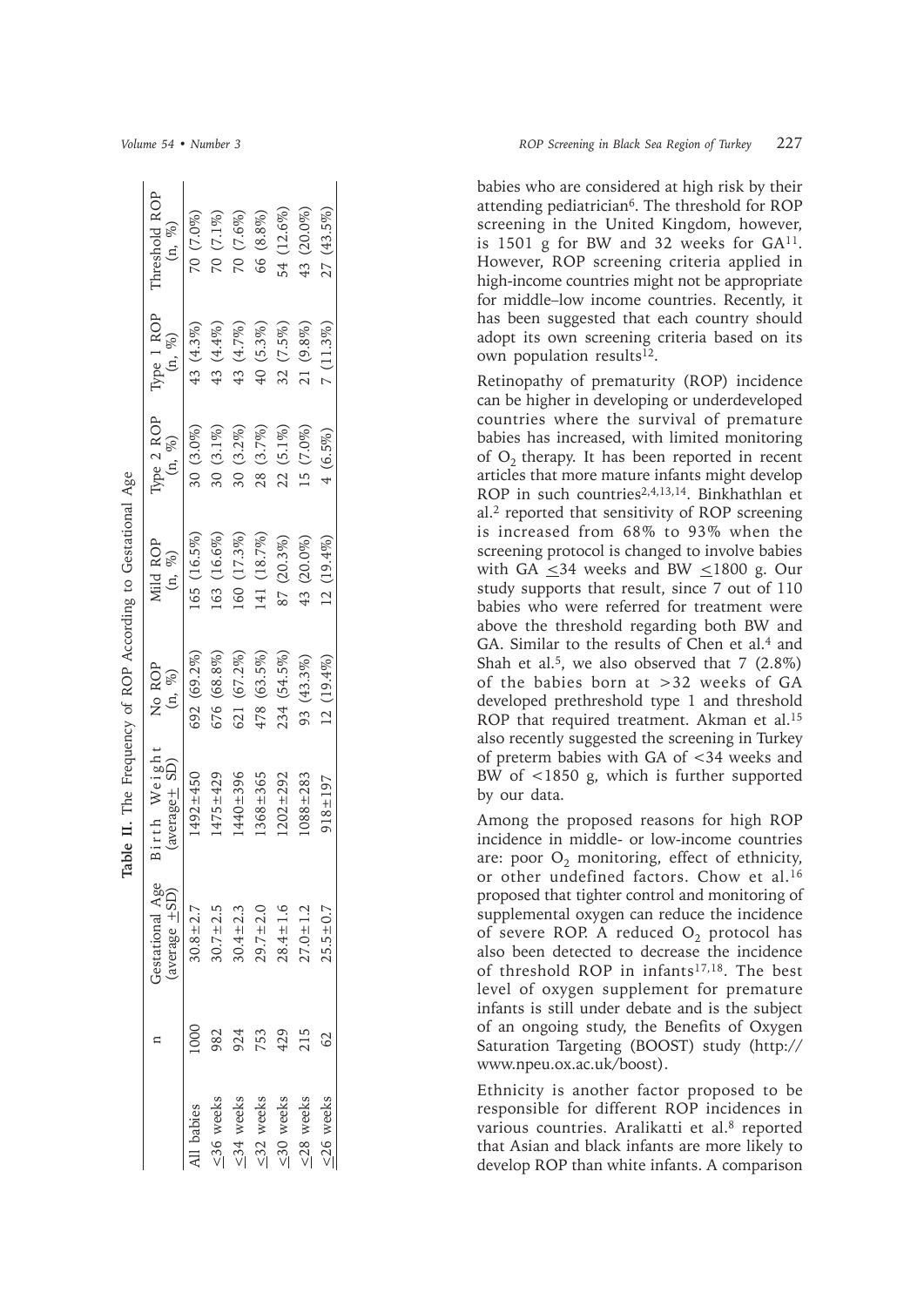of their finding with the results of our study is not possible because the study was conducted in the United Kingdom, which renders the NICU standards different<sup>11</sup>. However, it can be considered that ethnicity may be another factor explaining why each country should have its own ROP screening criteria.

The reported frequency of ROP in Turkey varies between 24.2 to 46.7%19-22. In our study, 69.2% of all patients had no ROP of any stage, while 30.8% of babies had ROP of different stages. The results of our study, based on a larger population, are comparable with other reports from our country.

Treatment for ROP is advised in cases with type 1 prethreshold or threshold ROP. In the series by Larsson et al.23, 11.5% of 513 preterm babies required treatment. Lad et al.24 determined that laser photocoagulation was required in 7.7% of 27,435 preterm babies born in the United States from 1997–2002 and hospitalized more than 14 days. In a study from Iran, in which 953 babies were included, 34.5% of preterm babies were found to have ROP of different stages, and 16.5% of all cases necessitated treatment for ROP25. In a recent study from Turkey, including 318 babies with GA of <34 weeks, the incidence of any stage of ROP was 37.1%, and ROP treatment was needed in  $16.1\%$  of cases<sup>26</sup>. In a meta-analysis in our country by Ergenekon et al.<sup>27</sup>, the frequency of advanced stage ROP was reported to be 9.3% in the population at risk. The data that was analyzed constituted approximately 2500 babies, and the frequency of  $\geq$  stage 3 ROP varied between 0.7% and 24.7%. This is the largest series reported from Turkey. These findings are also paralleled by our study, in which total ROP incidence was detected as 30.8%, and the incidence of advanced ROP, which required treatment, was detected as 11%.

There is a strong correlation between BW and ROP; the incidence and severity of ROP increase as the BW decreases<sup>11</sup>. Choo et al.<sup>28</sup> stated that the requirement for therapy for ROP is increased two-fold in babies born weighing  $\leq$ 750 g, when compared with those born at 751–1000 g. We also observed that babies with ROP are born approximately 300 g lighter than those without ROP, and the incidence of threshold ROP was highest in babies born weighing  $\leq$ 751 g.

A correlation of GA with ROP has also been established. Austeng et al.<sup>29</sup> reported the incidence of ROP as 72.7% in 506 babies with GA  $\leq$ 27 weeks (37.9% mild ROP and 34.8% severe ROP), and 19.6% required treatment. It is stated that GA is related to the development of ROP to a much greater extent than BW. In our study, 66.7% (122/215) of babies with GA <28 weeks were detected to have ROP. When we allocated babies included in this study according to their GA (Table II), 80.6% (50/62) of babies with GA of <26 weeks had ROP. This frequency decreased to 36.5% (275/753) for babies with GA of  $\leq 32$  weeks. We can emphasize with this graphic that for babies with GA <26-27 weeks, when GA decreases, the frequency of threshold ROP increases rapidly. For this reason, one should be more cautious while following babies with GA of <27 weeks and should frequently re-evaluate the babies in order to not miss treatable ROP.

The correlation between multiple order births and ROP is not obvious. Friling et al.<sup>30</sup> reported that in preterms with BW  $\lt$ 1500 g, single birth was associated with a 2-3-fold increase in stage 2 and 3 ROP. In the present study, multiple births was not a risk factor for development of ROP.

In conclusion, of 1000 babies screened for ROP, the incidence and severity of ROP were highest in babies with GA of  $\leq 26$  weeks and BW of  $\leq$ 750 g. In babies with GA  $\leq$ 32 weeks, each two-week decrease in GA resulted in an approximately two-fold increase in the frequency of threshold ROP. Treatment for ROP was required in 11% of 1000 preterm babies. In this study, 7 infants that needed treatment would not have been detected if the ROP screening protocol accepted in developed countries (involving preterm babies with GA of <32 weeks and BW of <1500 g) had been used. Our data support that ROP cases that require treatment will not be missed if the screening protocol involves babies with a GA of  $\leq 34$  weeks and BW of  $\leq 1800$  g. Thus, we suggest that the screening protocol in our country involve preterm babies with GA of  $\leq$ 34 weeks and BW of <1800 g for treatable ROP.

#### **REFERENCES**

1. Hellstrom A, Hard AL, Engstrom E, et al. Early weight gain predicts retinopathy in preterm infants: new, simple, efficient approach to screening. Pediatrics 2009; 123: 638-645.